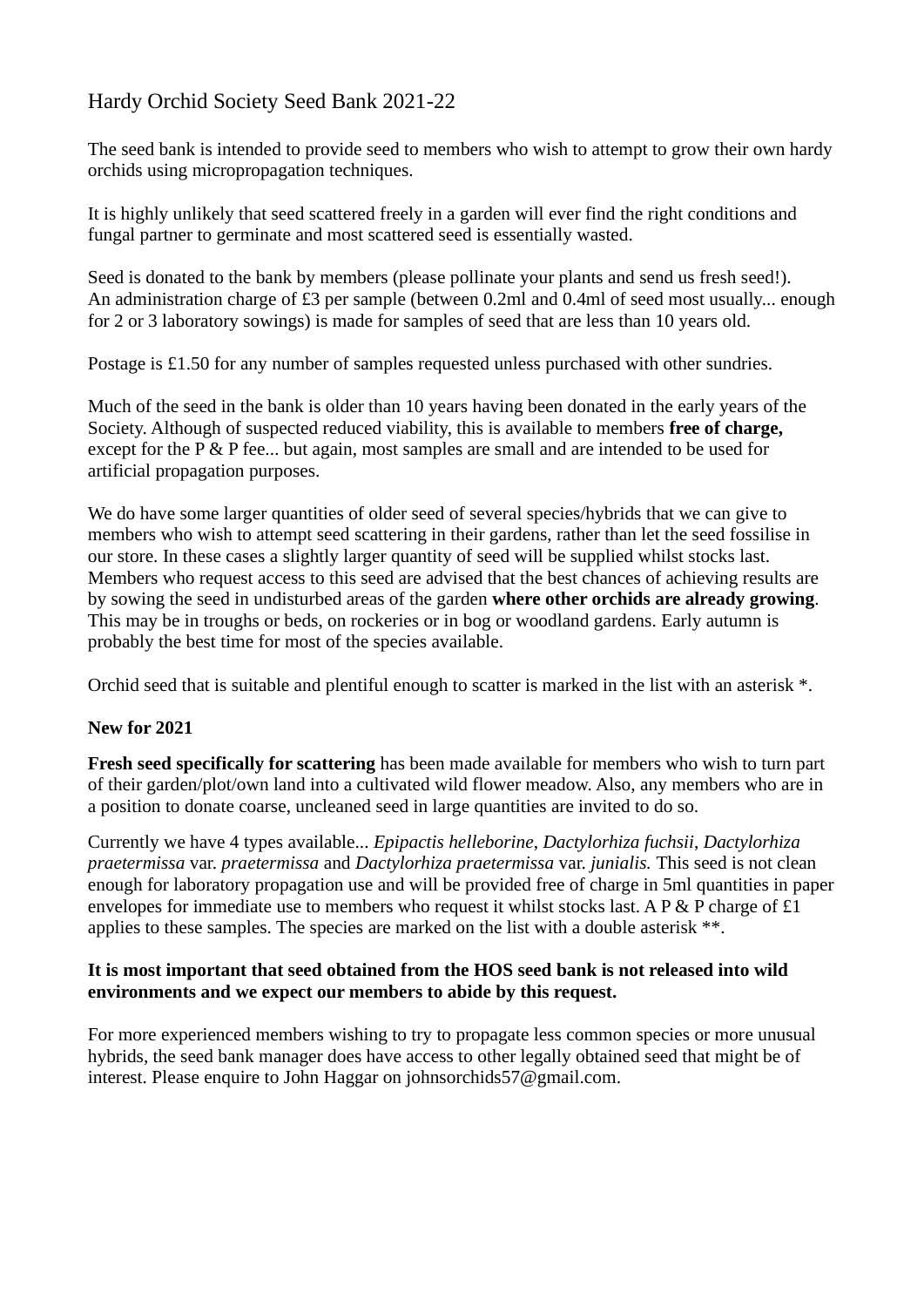The current list follows:

| $\ast$ | Anacamptis morio                    | old seed | free of charge |              |
|--------|-------------------------------------|----------|----------------|--------------|
|        | Anacamptis morio                    | 2020     | £3 per sample  |              |
|        | Anacamptis morio                    | 2021     | £3 per sample  |              |
|        | Anacamptis pyramidalis              | old seed | free of charge |              |
|        | Anacamptis pyramidalis              | 2020     | £3 per sample  |              |
|        | Anacamptis pyramidalis              | 2021     | £3 per sample  |              |
| ∗      | Bletilla striata                    | old seed | free of charge |              |
|        | Cypripedium fasciolatum             | old seed | free of charge | very limited |
|        | Cypripedium flavum                  | old seed | free of charge | very limited |
|        | Cypripedium fargesii                | old seed | free of charge | very limited |
|        | Cypripedium formosanum              | old seed | free of charge | very limited |
|        | Cypripedium macranthum              | old seed | free of charge |              |
|        | Cypripedium montanum                | old seed | free of charge | very limited |
|        | Cypripedium parviflorum             | old seed | free of charge | very limited |
|        | Cypripedium pubescens               | old seed | free of charge | very limited |
|        | Cypripedium tibeticum               | old seed | free of charge | very limited |
|        | Dactylorhiza calcifugens            | 2021     | £3 per sample  |              |
| ∗      | Dactylorhiza fuschii                | old seed | free of charge |              |
|        | Dactylorhiza fuschii                | 2020     | £3 per sample  |              |
| **     | Dactylorhiza fuschii                | 2021     | free of charge |              |
|        | Dactylorhiza iberica                | 2020     | £3 per sample  |              |
|        | Dactylorhiza incarnata (pink)       | 2020     | £3 per sample  |              |
|        | Dact. incarnata (red dune form)     | 2021     | £3 per sample  |              |
|        | Dactylorhiza kalopissii             | 2020     | £3 per sample  |              |
| ∗      | Dactylorhiza maculata               | old seed | free of charge |              |
|        | Dactylorhiza maculata               | 2021     | £3 per sample  |              |
| ∗      | Dactylorhiza maculata x purpurella  | old seed | free of charge |              |
|        | Dactylorhiza majalis                | 2015     | £3 per sample  |              |
|        | Dactylorhiza majalis                | 2021     | £3 per sample  |              |
| ∗      | Dactylorhiza praetermissa           | old seed | free of charge |              |
|        | Dactylorhiza praetermissa           | 2012     | £3 per sample  |              |
|        | Dactylorhiza praetermissa           | 2020     | £3 per sample  |              |
|        | Dactylorhiza praetermissa           | 2021     | £3 per sample  |              |
| **     | Dactylorhiza praetermissa           | 2021     | free of charge |              |
|        | Dact. praetermissa var. junialis    | 2020     | £3 per sample  |              |
|        | Dact. praetermissa var. junialis    | 2021     | £3 per sample  |              |
| **     | Dact. praetermissa var. junialis    | 2021     | free of charge |              |
|        | Dactylorhiza praetermissa x foliosa | old seed | free of charge |              |
|        | Dactylorhiza praetermissa x fuchsii | old seed | free of charge |              |
| ∗      | Dactylorhiza purpurella             | old seed | free of charge |              |
|        | Dactylorhiza purpurella             | 2020     | £3 per sample  |              |
|        | Dactylorhiza saccifera              | 2021     | £3 per sample  |              |
|        | Dactylorhiza unknown                | old seed | free of charge |              |
|        | Diuris sulphurea                    | old seed | free of charge | very limited |
| ∗      | Epipactis gigantea                  | old seed | free of charge |              |
|        | Epipactis gigantea                  | 2020     | £3 per sample  |              |
|        | Epipactis helleborine               | 2020     | £3 per sample  |              |
| **     | Epipactis helleborine               | 2021     | free of charge |              |
| ∗      | Epipactis mairei                    | old seed | free of charge |              |
|        | Epipactis palustris                 | old seed | free of charge |              |
|        | Epipactis palustris                 | 2020     | £3 per sample  |              |
|        | Epipactis royleana                  | old seed | free of charge |              |
|        | Epipactis royleana                  | 2020     | £3 per sample  |              |
|        | Epipactis royleana                  | 2021     | £3 per sample  |              |
|        | Epipactis thunbergii                | 2021     | £3 per sample  |              |
|        | Epipactis veratrifolia              | old seed | free of charge |              |
|        | Epipactis veratrifolia              | 2020     | £3 per sample  |              |
|        | Gennaria species                    | old seed | free of charge | very limited |
|        | Gymnadenia conopsea                 | 2020     | £3 per sample  |              |
|        | Gymnadenia conopsea                 | 2021     | £3 per sample  |              |
|        | Gymnadenia densiflora               | 2020     | £3 per sample  |              |